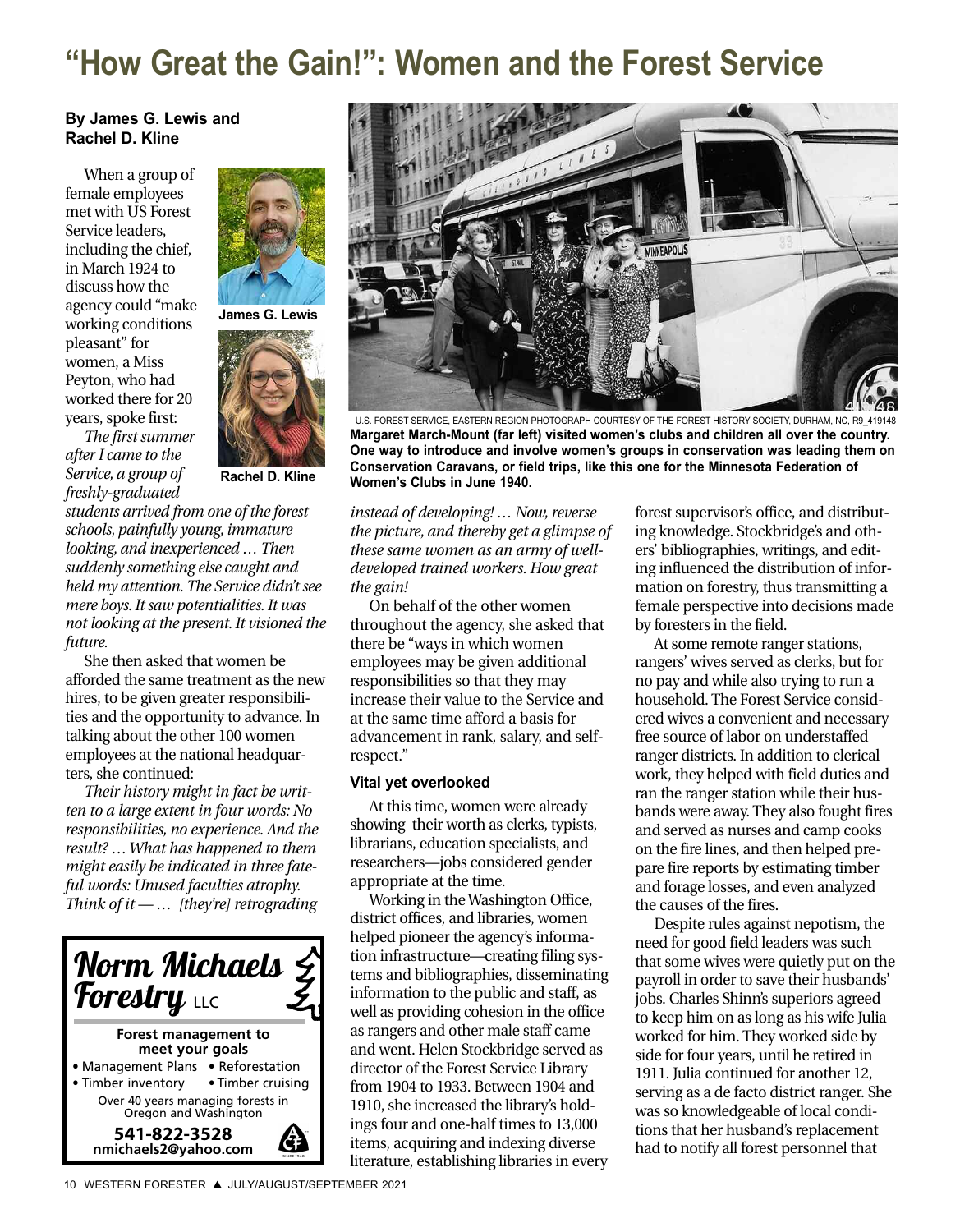they were to come to him not Julia—to discuss their issues. He knew he could not establish himself as supervisor as long as the men looked to her for leadership and advice.

Another area in which women greatly contributed to conservation was education. In the 1920s the Forest Service's Eastern Region created a program within the Division of Information and Education called Women's Forestry to work closely with school children and local women's clubs. Women's Forestry expanded the agency's publicity messaging and assisted women's organizations in planning forestry programs on fire prevention, tree planting, and the importance of forests as a treasured resource.

The program proved so successful that the national headquarters created its own Director of Women's

Forestry position in 1942. That same year, in an article for *American Forests* magazine, national director Margaret March-Mount wrote, "No longer is forestry wholly 'a man's profession.' The wonder-world of the forest is now a woman's world also."

She outlined the program's goal: to make women into "forest builders" who would protect the forests as their homes. She claimed that women could build careers at home as foresters, working on the "human side of forestry." March-Mount's program revealed the contrast in men's and women's approach to forest conservation—while Forest Service men predominately viewed timber as a crop to be harvested, women desired to build up forests to enhance American life.

#### **Getting a rung on the career ladder**

In the field, the only position limitedly offered to women was that of fire lookout. During the 1910s and 1920s, and again in the 1940s, women proved so successful as lookouts that some male Forest Service officials claimed women were better suited to being



U.S. FOREST SERVICE, EASTERN REGION PHOTOGRAPH COURTESY OF THE FOREST HISTORY SOCIETY, DURHAM, NC, R9\_518845

**One way that women have participated in the agency's information infrastructure is by gathering data. Here, a ranger's clerk taking weather readings to determine fire dangers on the Chippewa National Forest, Minnesota, August 1968. Another difference between how men and women employees were treated is noticeable in the uniforms. Women weren't issued official uniforms until 1964, and weren't allowed to wear pants until 1972—the same year they were issued their own work uniform.** 

> lookouts than men—having greater patience and endurance than men, as well as being more vigilant at the task at hand: women weren't tempted to go fishing or hunting. The male anxiety of female lookouts perched high atop lonely mountains, however, deterred

many male officials from hiring women for the position.

Until 1978, women did not hold field positions such as forest ranger or any field supervisory positions from district ranger on up. An agency employment leaflet from around 1950 explained why: "The fieldwork of the Forest Service is strictly a man's job because of the physical requirements, the arduous nature of the work, and the work environment." It was a Catch-22: the position of forest ranger was "a man's job" because they had only hired men to do it. The only way to find out whether a woman could do the job was to hire one, but no one wanted to risk their career to do so. Working in the field or on the fire line were the two fastest ways to climb the company ladder, and women weren't allowed

even on the first rung, except in times of crisis. Even after women formally served on fire crews and cruising timber—to name just two traditional male jobs that women effectively handled—

#### **Continued on next page**

**Appraisals & Consulting** • Harvest Level Projections • Due Diligence • Timberland Sales • Loan Analysis & Monitoring • Wood Supply Studies • Software Support **GIS Mapping & Analyses** • Mill, Public, & Large Landowner Locations • Custom Maps & GIS Data • Overlay process, View & Watershed Analysis • 3D Mapping **Cruising & Inventory** • Foresters are Highly Trained with Current **Technology** • Tract, Stand, & Log Volume, Stocking, & Statistics Analysis • Reforestation • Database Development **Seminars & Training** • Continuing Education Credit • ArcPad in 1 day • Professional Timber Cruising • SuperACE • Individual or Group Training Available **ATTERBURY CONSULTANTS, INC.**<br>
"Professional State-of-the-Art Forestry" Beaverton, Oregon<br>
WWW.offorbury.com . 503.646.5303 **www.atterbury.com • 503-646-5393** *"Professional State-of-the-Art Forestry"* **Software & Products** • Timber Cruising–SuperACE & Pocket SuperEASY • ESRI & MapSmart • Forestry Tools, Rangefinders, BAF Devices, Data Collectors & GPS Units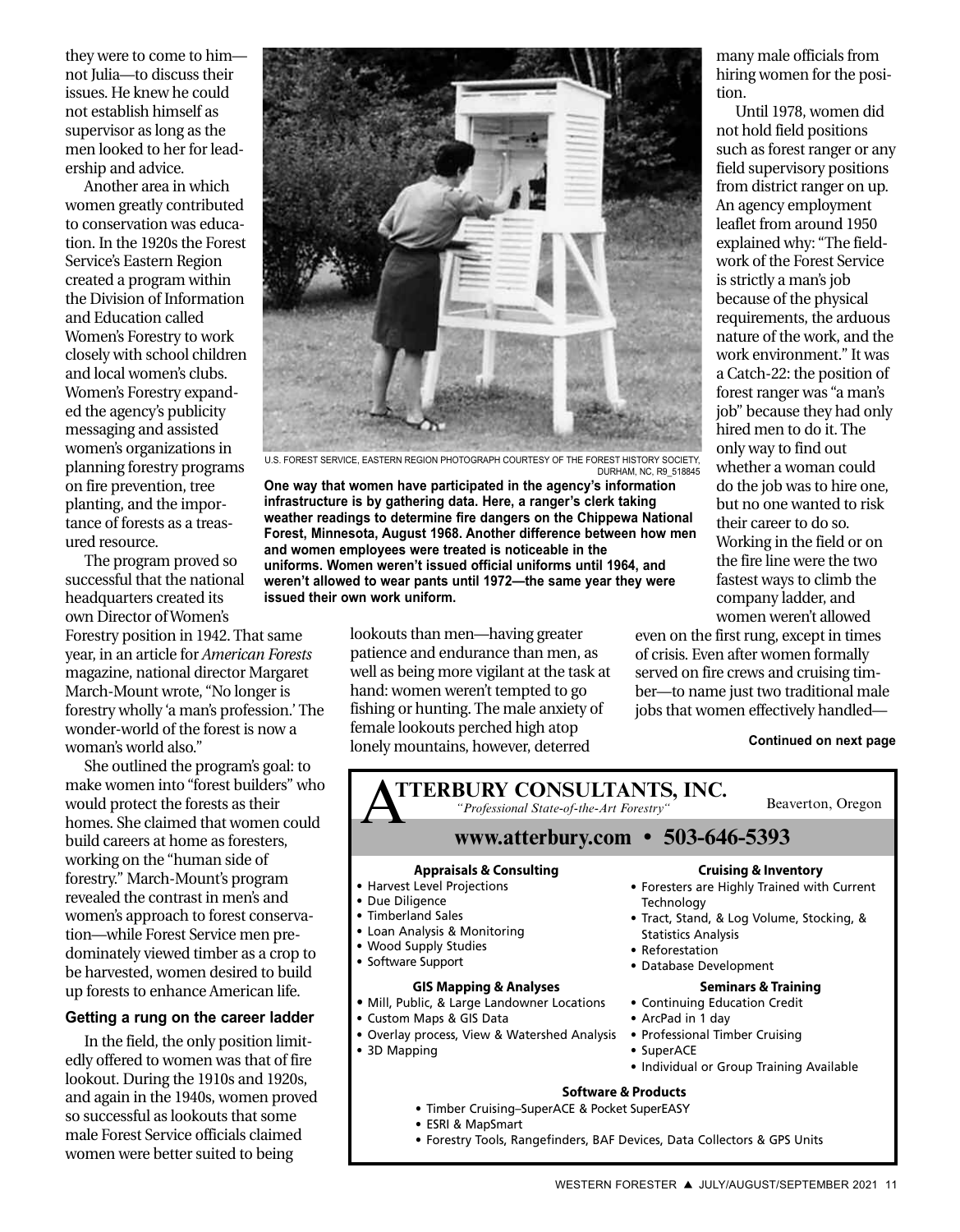during World War II, the agency would not permanently change its policy about allowing women to apply for field positions for another three decades.

Nearly 30 years after that 1950s' leaflet was published, Geraldine Bergen Larson challenged the definition of what was women's work. "Geri" was in her early 30s when she finished top of her class in forestry school in 1962. She began as a research forester because women couldn't become field foresters. Bored with the job, she earned a master's in botany and then became a public information officer in 1967, working with garden clubs and other groups with conservation interests in California, like Margaret March-Mount before her.

After further building her credentials as the regional environmental coordinator, in 1978 she applied for a deputy forest supervisor position. The forest supervisor and regional forester supported her application. She was offered the job, but only after assuring them that her husband accepted their having

# **Why Join SAF?**

Wildlife biologists, restoration ecologists, forestry technicians, policy makers, urban foresters, research scientists, and foresters. The membership of the Society of American Foresters is as diverse as the professionals who are charged with managing our nation's and the world's natural resources for now and the future.

SAF is a 9,000-member community that has held true to its original objective to bring forestry and natural resources professionals together and keep them informed about the latest advances in forest science and management.

As a member of SAF, you have access to benefits that help you stay current with the latest science and connect with other professionals.

- At the SAF Career Center, you can search for jobs and post your resume.
- Working Groups provides opportunities for you to connect with other members in a particular field of interest.
- Internship programs help our student members get started on their career path.
- Local chapters hold monthly meetings that feature engaging scientific content, and state society annual meetings provide opportunities to learn more about statewide activities.

Why did **Noel Daugherty**, a student at Grays Harbor College and Communication Chair for the WSSAF, join SAF?

I formerly worked in business management, though my heart was never in it. I have always loved the outdoors and dreamed of a more fulfilling career. So, in the fall of 2018, I enrolled in college for forestry.

Thanks to my instructors at Grays Harbor College, I was immediately introduced to the SAF. I attended my first conference in Portland, Oregon, only a few weeks later.

Through attending conferences, meetings, and other outings, I have had the privilege of meeting many wonderful people in all walks of forestry. Paired with the input from SAF publications like *The Forestry Source*, I have gained knowledge and experience in the industry well past the mere three years of college I have put in. The connections I have made helped me find my career focus in becoming a biometrician and the internship at Weyerhaeuser where I am currently a biometrician intern for the summer.

Thanks to the membership of the SAF, I know that I have a field of professionals to befriend, learn from, lean on, and trust in. And thank you to the SAF members who have shared their friendship, knowledge, and experience!

To learn more about becoming a member, visit [https://eforester.org/Main/Membership/Benefits/Benefits.aspx.](https://eforester.org/Main/Membership/Benefits/Benefits.aspx) a commuter marriage. With that settled, she became a line officer, the first female one in the agency's history. She was also one of the first line officers not to have served as a forester or engineer.

The spate of environmental laws in the 1970s created an immediate and substantial demand for employees with expertise in non-forestry fields, such as wildlife biology, recreation, and landscape architecture. Women working in natural resources who entered the Forest Service during this period brought with them a different perspective on the relationship between humanity and the environment, as they had for decades. A survey conducted in 1990 found that women "exhibit greater general environmental concern than men," and in particular were more in favor of reducing timber harvest levels on national forests and designating additional wilderness areas.

Subsequent studies have shown little or no difference in attitudes concerning general environmental issues, but have shown that women exhibited "significantly more concern than men about local or community-based environmental problems." These values more closely reflect those of the general public, helping the agency better align itself with the constituency it serves. It also brings things full circle. Since the agency's inception, women have participated in conservation by building up forests and communities through means other than serving as professional foresters. The women's clubs of a century ago depended on male foresters to carry out their reforestation programs. Beginning with Larson, who entered the all-men's club by way of botany and policy work, women have held positions at every level in the Forest Service and are making decisions about forests—making the forest a woman's world, too, as March-Mount had visioned.

But the door to the all-men's club began opening for Larson and others only after the expansion of civil rights to include the banning of sexual and racial discrimination in the 1960s. This huge cultural change for the Forest Service occurred slowly, and largely because legal action forced open the door. In 1973, when a hiring manager made clear he preferred to wait for a male applicant rather than hire Gene